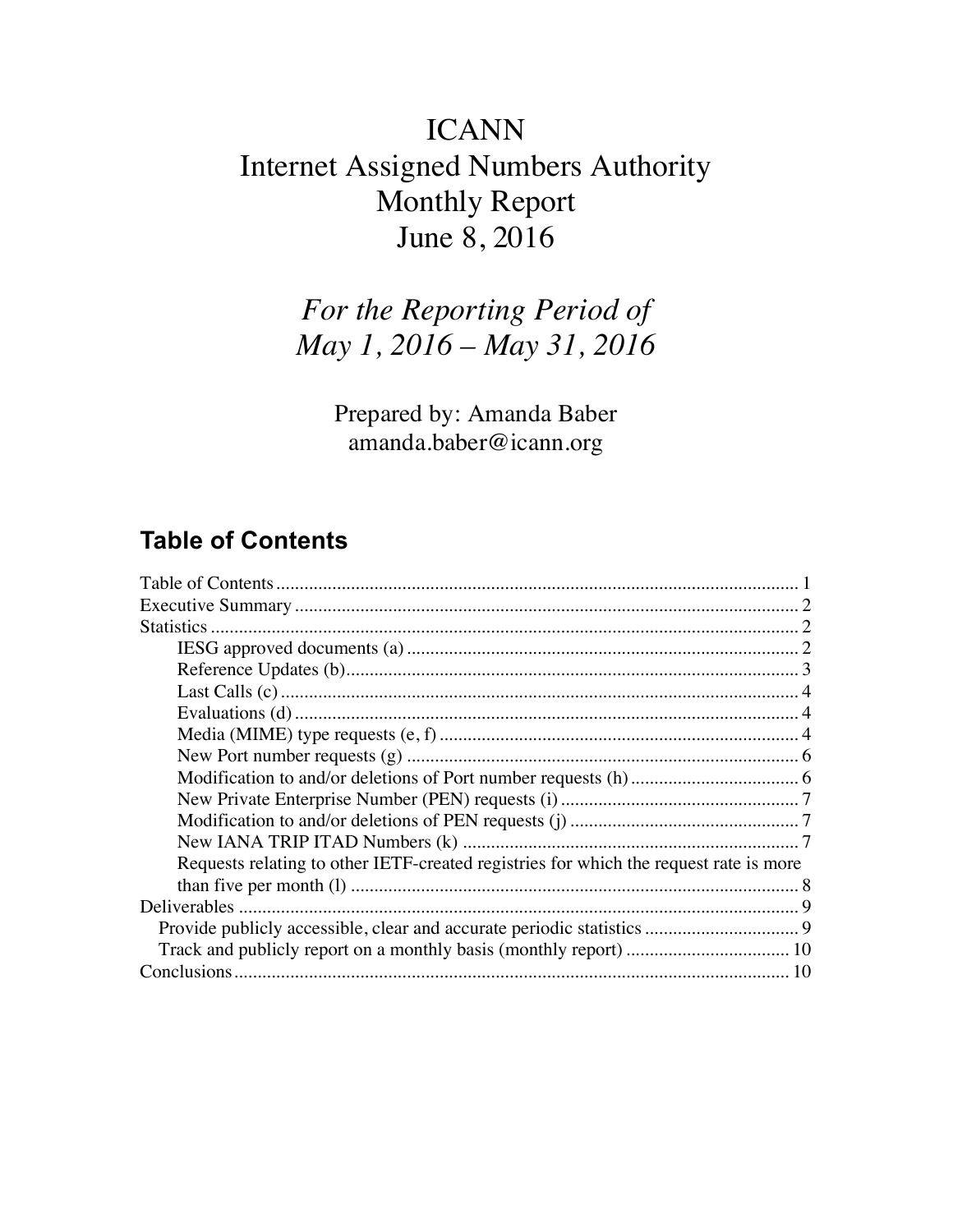## **Executive Summary**

This monthly report provides statistical information of IANA operations as they relate to the IETF. Also included are the deliverables for this reporting period in accordance with the SLA between ICANN and the IAOC with the effective date 1 January 2014 (the 2016 SLA is currently awaiting execution).

## **Statistics**

As outlined in the IETF–IANA SLA, IANA is tasked with collecting and reporting on IETF-related statistics.

Below you will find the list of statistics as requested by the SLA, a description of what queue's statistics are being provided to fulfill that deliverable and an analysis of the data for each queue. The actual charts representing the data can be found at http://www.iana.org/reporting-and-stats/index.html.

This month's statistics were generated through running scripts against a ticketing system log database. The charts were generated using java program using Jfreechart library.

The following types of charts have been defined for each queue for the reporting year 2016:

- Month to month comparison histogram of requests created/closed/open
- Month to month comparison histogram of age groups of closed tickets
- This month's absolute age of closed requests
- Month to month comparison histogram of age groups of open tickets
- This month's absolute age and current state of open requests
- Month to month comparison of mean, median and standard deviation for processing times of closed tickets
- Histogram for cumulative IETF requests for created/closed/resolved at the end of the reporting period and the year to date.

### **IESG approved documents (a)**

*Requests in the "drafts-approval" queue begin at the time IANA receives a notification of an approval or intent to publish a document and end when the RFC-Editor has acknowledged receipt of the notification of completed actions by IANA.*

| <b>QUEUE: DRAFTS-APPROVAL</b>               |           |
|---------------------------------------------|-----------|
| Total closed tickets                        | 36        |
| Tickets with no IANA Actions                | 18        |
| IANA processing goals met (14 days or less) | 36/36     |
|                                             | $(100\%)$ |
| Highest total processing days               | 116       |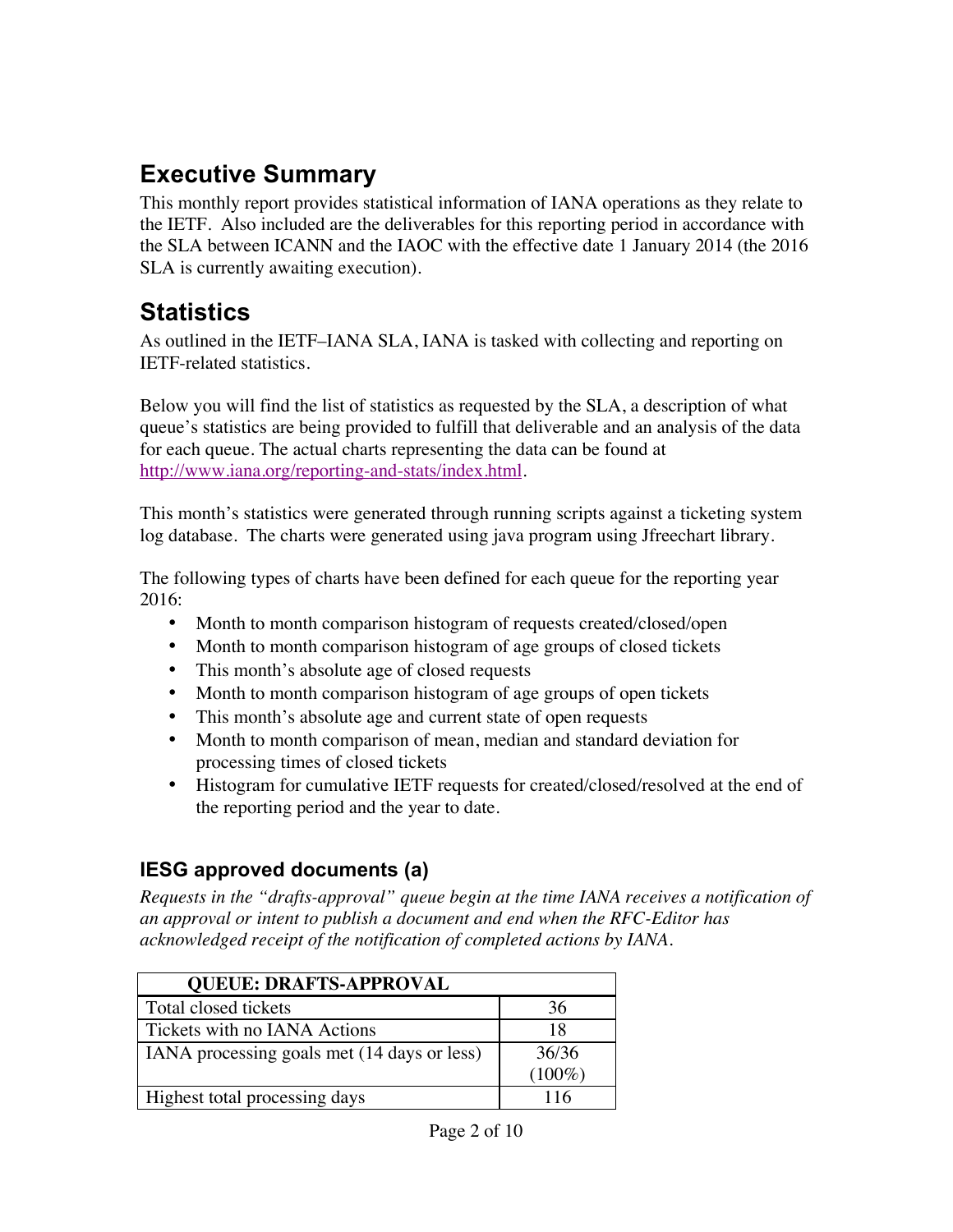| Highest total IANA days               |  |
|---------------------------------------|--|
| Total open tickets                    |  |
| Highest total processing days to date |  |
| Highest total IANA days to date       |  |

Tickets that required more IANA processing time than the SLA prescribes (14 IANA days or less) or that required more than 60 days of total processing time are described below.

|               | <b>TICKET DETAIL</b> |                  |                                                                                                    |
|---------------|----------------------|------------------|----------------------------------------------------------------------------------------------------|
| <b>Status</b> | <b>Total Days</b>    | <b>IANA</b> Days | Description                                                                                        |
| <b>CLOSED</b> | 116                  | 8                | Delayed while waiting for delegation of<br>experts and determination of registration<br>procedure. |
| <b>CLOSED</b> | 114                  | 4                | Delayed while waiting for delegation of<br>experts and determination of registration<br>procedure. |

#### **Reference Updates (b)**

*The requests in the "drafts-update-refs" queue begin at the time the RFC-Editor notifies IANA of the RFC number assigned to a document that had actions performed by IANA and ends with IANA updating all references to the document in IANA registries.*

| <b>QUEUE: DRAFTS-UPDATE-REFS</b>           |           |  |  |  |
|--------------------------------------------|-----------|--|--|--|
| Total closed tickets                       | 25        |  |  |  |
| IANA processing goals met (7 days or less) | 25/25     |  |  |  |
|                                            | $(100\%)$ |  |  |  |
| Highest total processing days              |           |  |  |  |
| Highest total IANA days                    |           |  |  |  |
| Total open tickets                         |           |  |  |  |
| Highest total processing days to date      |           |  |  |  |
| Highest total IANA days to date            |           |  |  |  |

Tickets that required more IANA processing time than the SLA prescribes (7 IANA days or less) or that required more than 60 days of total processing time are described below.

|               | <b>TICKET DETAIL</b> |                  |             |
|---------------|----------------------|------------------|-------------|
| <b>Status</b> | <b>Total Days</b>    | <b>IANA</b> Days | Description |
| n/a           | n/a                  | n/a              | n/a         |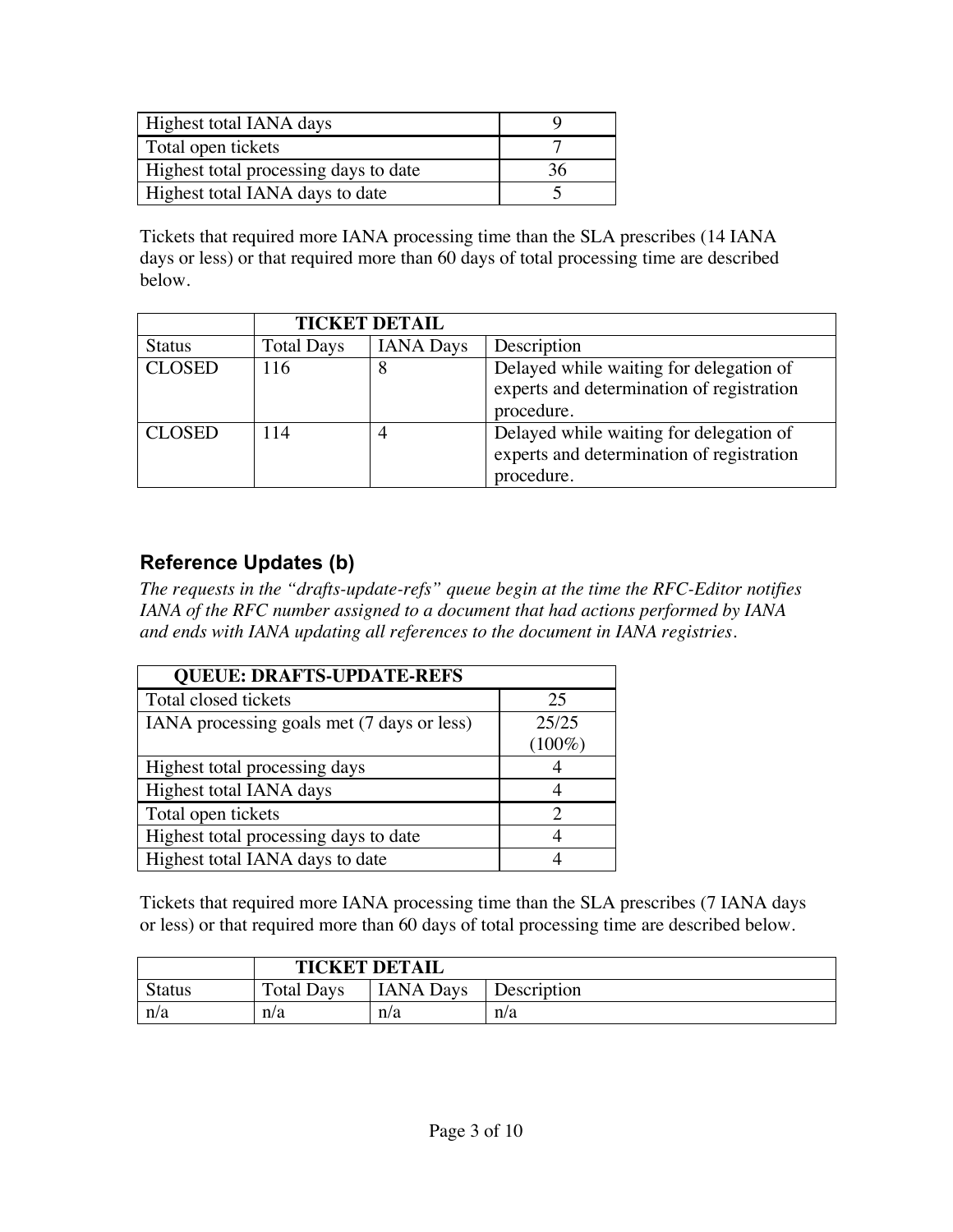### **Last Calls (c)**

*Requests begin at the time IANA receives a notification of Last Call from the IESG and ends with IANA submitting official comments to the IESG. Each request in the statistics represents a separate/individual Last Call, even if the Last Call is being repeated.*

| <b>QUEUE: DRAFTS-LASTCALL</b>             |           |  |  |
|-------------------------------------------|-----------|--|--|
| Total closed tickets                      | 15        |  |  |
| IANA processing goals met (see breakdown) | 15/15     |  |  |
|                                           | $(100\%)$ |  |  |
| Total open tickets                        |           |  |  |

| <b>Last Call Time Frame</b> | <b>Total Requests</b> | <b>Completed within time</b><br>20als |
|-----------------------------|-----------------------|---------------------------------------|
| week                        |                       |                                       |
| 2 weeks                     |                       |                                       |
| weeks                       |                       |                                       |

Tickets that required more IANA processing time than the SLA prescribes or that required more than 60 days of total processing time are described below.

|               | <b>TICKET DETAIL</b> |                  |             |
|---------------|----------------------|------------------|-------------|
| <b>Status</b> | <b>Total Days</b>    | <b>IANA Days</b> | Description |
| n/a           | n/a                  | n/a              | n/a         |

## **Evaluations (d)**

*Requests begin at the time IANA receives a notification of Evaluation from the IESG and ends with IANA submitting official comments to the IESG. Each request in the statistics represents a separate/individual Evaluation, even if the Evaluation is being repeated.*

| <b>QUEUE: DRAFTS-EVALUATION</b>       |           |  |  |
|---------------------------------------|-----------|--|--|
| Total closed tickets                  | 20        |  |  |
| IANA processing goals met (before the | 20/20     |  |  |
| telechat)                             | $(100\%)$ |  |  |
| Total open tickets                    |           |  |  |

\*\* For requests triggered by Conflict Reviews, IANA understands the due date to be the day before the telechat during which the document is to be discussed, provided the telechat will take place at least one week from the day the request is received.

Tickets that required more IANA processing time than the SLA prescribes or that required more than 60 days of total processing time are described below.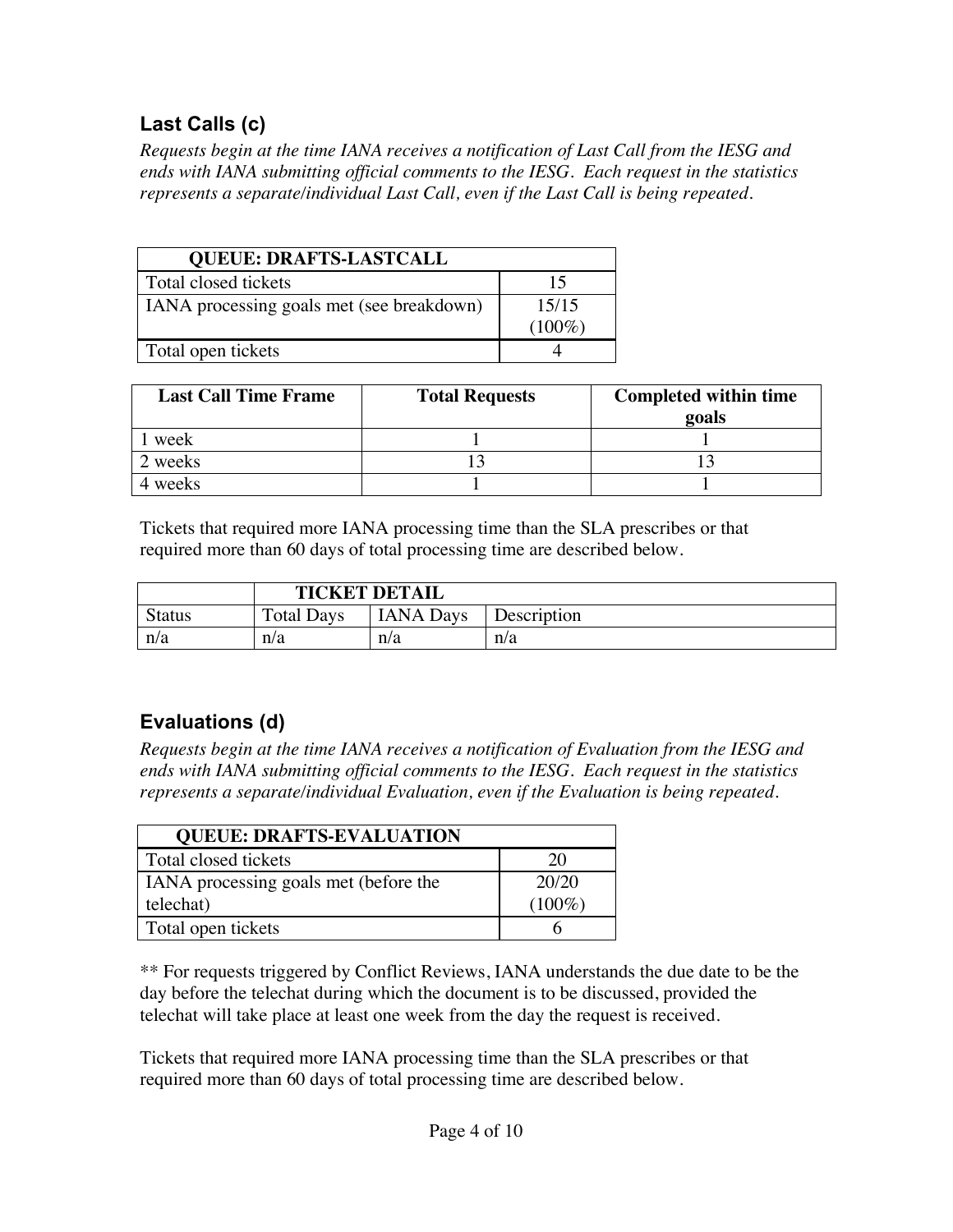|               | <b>TICKET DETAIL</b> |                  |             |
|---------------|----------------------|------------------|-------------|
| <b>Status</b> | <b>Total Days</b>    | <b>IANA</b> Days | Description |
| n/a           | n/a                  | n/a              | n/a         |

#### **Media (MIME) type requests (e, f)**

*IANA receives requests for registration of new Media types. Also received, but rarely, are modification and deletion requests for Media types. All of these are processed in the "iana-mime" queue. These requests begin with the receipt of an application for (or modification/deletion of a Media type and end with the request being resolved with a successful registration, removal or modification. In some cases the requests are closed due to withdrawal of the request by the requester or via administrative closure, typically due to lack of response from the requester. We understand that MIME Media types are currently referred to as "Media Types." The queue "iana-mime," however, was named prior to this change.*

| <b>QUEUE: IANA-MIME</b>                     |           |  |  |
|---------------------------------------------|-----------|--|--|
| Total closed tickets                        | 11        |  |  |
| IANA processing goals met (14 days or less) | 11/11     |  |  |
|                                             | $(100\%)$ |  |  |
| Highest total processing days               | 74        |  |  |
| Highest total IANA days                     | 5         |  |  |
| Average Expert days                         |           |  |  |
| Total open tickets                          | 8         |  |  |
| Highest total processing days to date       | 77        |  |  |
| Highest total IANA days to date             |           |  |  |

Tickets that required more IANA processing time than the SLA prescribes or that required more than 60 days of total processing time are described below.

|               | <b>TICKET DETAIL</b> |                  |                                            |
|---------------|----------------------|------------------|--------------------------------------------|
| <b>Status</b> | <b>Total Days</b>    | <b>IANA</b> Days | Description                                |
| <b>CLOSED</b> | 74                   | 5                | Batch of eight requests. Applicant did not |
|               |                      |                  | reply to requests for information.         |
| <b>OPEN</b>   | 77                   | 4                | Standards tree management item request     |
|               |                      |                  | submitted in mid-March was postponed       |
|               |                      |                  | until after IESG membership transition.    |
| <b>OPEN</b>   | 76                   | 5                | Standards tree management item request     |
|               |                      |                  | submitted during gap between mid-March     |
|               |                      |                  | and mid-April telechats. Further delay on  |
|               |                      |                  | requesters' part.                          |
| <b>OPEN</b>   | 76                   | 5                | Standards tree management item request     |
|               |                      |                  | submitted during gap between mid-March     |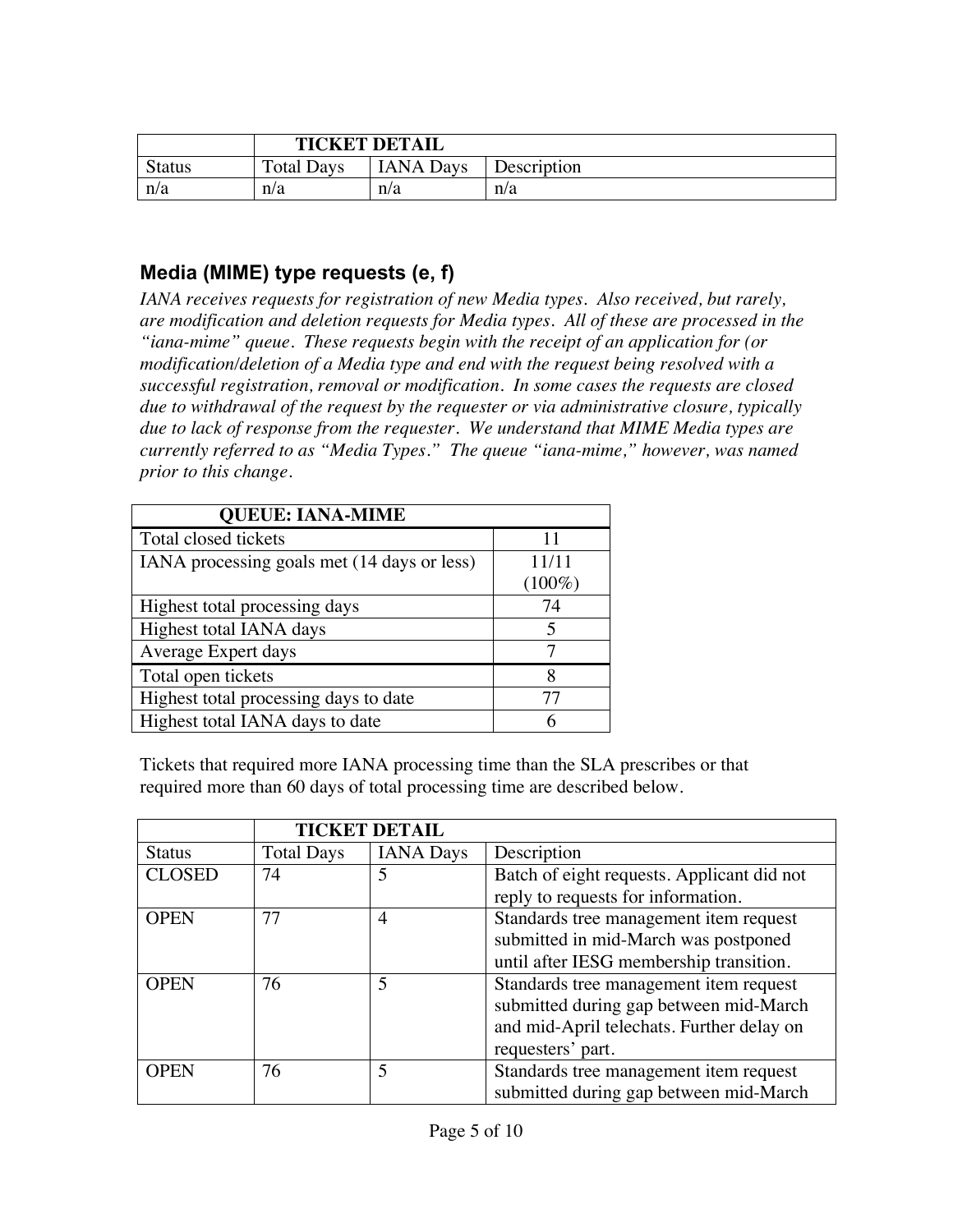|  | and mid-April telechats. Further delay on |
|--|-------------------------------------------|
|  | requesters' part.                         |

#### **New Port number requests (g)**

IANA receives requests for assignment of new user port numbers. These requests are *processed in the "iana-ports" queue. Port requests begin with the receipt of an application for a user port number and end with the request being resolved with a successful registration, withdrawn by the requester, or administratively closed.*

| <b>QUEUE: IANA-PORTS</b>                    |             |  |
|---------------------------------------------|-------------|--|
| Total closed tickets                        | 13          |  |
| IANA processing goals met (14 days or less) | 12/13 (92%) |  |
| Highest total processing days               | 112         |  |
| Highest total IANA days                     | 16          |  |
| Average total days                          | 49          |  |
| Average Expert days                         | 37          |  |
| Total open tickets                          | 6           |  |
| Highest total processing days to date       | 43          |  |
| Highest total IANA days to date             | 3           |  |

Tickets that required more IANA processing time than the SLA prescribes or that required more than 60 days of total processing time are described below.

|               | <b>TICKET DETAIL</b> |                  |                                    |
|---------------|----------------------|------------------|------------------------------------|
| <b>Status</b> | <b>Total Days</b>    | <b>IANA</b> Days | Description                        |
| <b>CLOSED</b> | 112                  | O                | Delay on expert's part.            |
| <b>CLOSED</b> | 112                  |                  | Delay on expert's part.            |
| <b>CLOSED</b> | 108                  |                  | Delay on expert's part.            |
| <b>CLOSED</b> | 51                   | 16               | De-assignment and re-assignment of |
|               |                      |                  | existing value.                    |

#### **Modification to and/or deletions of Port number requests (h)**

*IANA receives requests for modification of existing port numbers. Also received, but are rare, are deletion requests. Both of these are processed in the "port-modifications" queue. These requests begin with the receipt of a modification (or deletion) request and end with the request being resolved with a successful modification (or removal) or closed due to withdrawal or administrative closure.*

| <b>QUEUE: PORT-MODIFICATION</b>                             |  |  |
|-------------------------------------------------------------|--|--|
| Total closed tickets                                        |  |  |
| $3/3(100\%)$<br>IANA processing goals met (14 days or less) |  |  |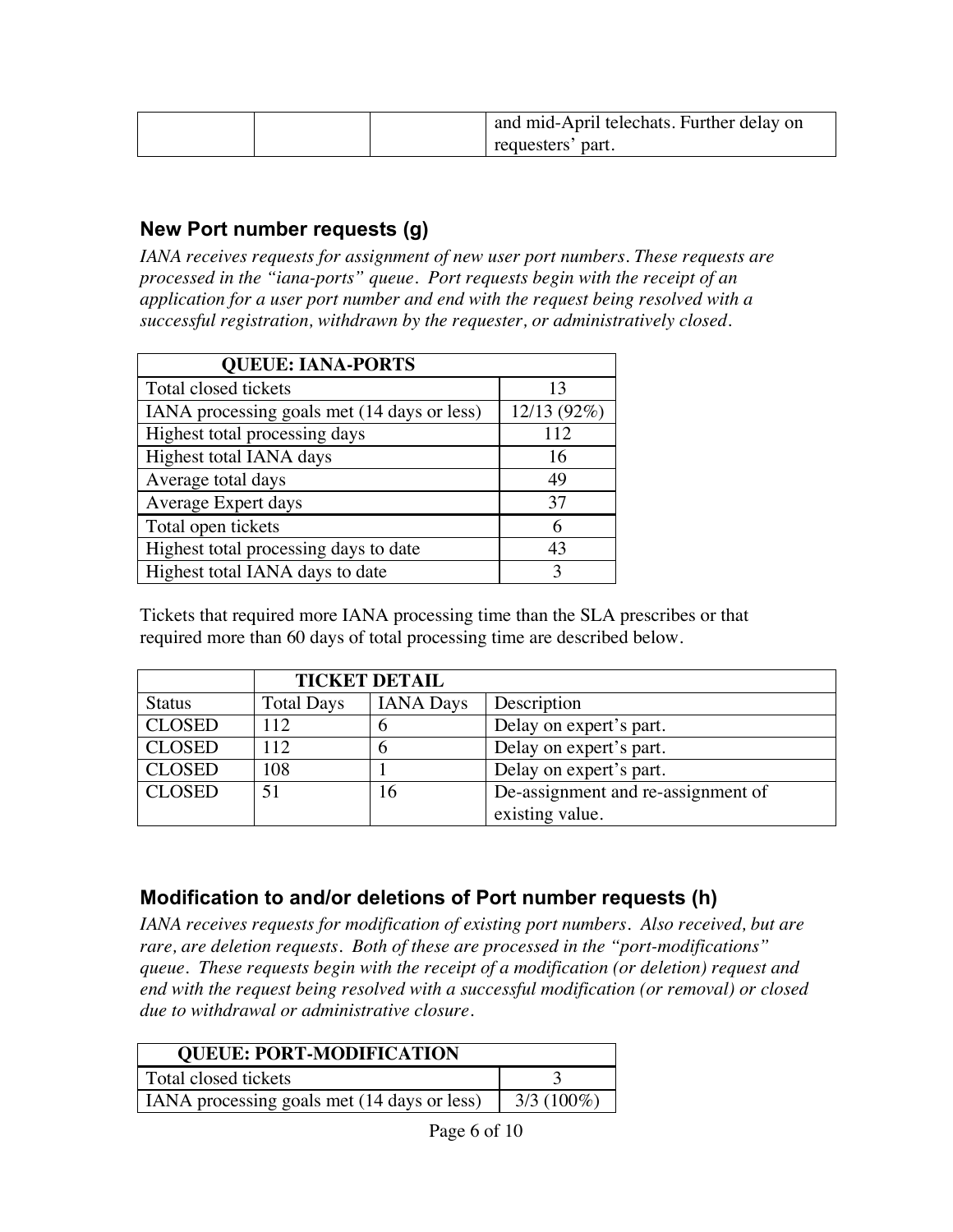| Highest total processing days         |  |
|---------------------------------------|--|
| Highest total IANA days               |  |
| Total open tickets                    |  |
| Highest total processing days to date |  |
| Highest total IANA days to date       |  |

Tickets that required more IANA processing time than the SLA prescribes or that required more than 60 days of total processing time are described below.

|               | <b>TICKET DETAIL</b> |                  |             |
|---------------|----------------------|------------------|-------------|
| <b>Status</b> | <b>Total Days</b>    | <b>IANA Days</b> | Description |
| n/a           | n/a                  | n/a              | n/a         |

#### **New Private Enterprise Number (PEN) requests (i)**

*All PEN (Private Enterprise Numbers) type requests are processed in an automated program that does not go through IANA's ticketing system. The tool includes new, modification and deletion requests. The tool does not yet produce statistics similar to what is available for the other protocol parameter queues.*

| <b>QUEUE: PEN</b>   |      |
|---------------------|------|
| Total PENs assigned | 83 ا |

#### **Modifications to and/or deletions of PEN requests (j)**

| <b>QUEUE: PEN-MODIFICATION</b> |  |
|--------------------------------|--|
| Total PENs modified            |  |
| <b>Total PENs deleted</b>      |  |

#### **New IANA TRIP ITAD Numbers (k)**

IANA receives requests for assignment of new TRIP ITAD numbers. These requests are *processed in the "iana-trip" queue. Requests begin with the receipt of an application for a TRIP ITAD number and end with the request being resolved with a successful registration, withdrawn by the requester, or administratively closed.*

| <b>QUEUE: IANA-TRIP</b>                    |               |
|--------------------------------------------|---------------|
| Total closed tickets                       |               |
| IANA processing goals met (7 days or less) | $0/1$ $(0\%)$ |
| Highest total processing days              | 37            |
| Highest total IANA days                    | 15            |
| Total open tickets                         |               |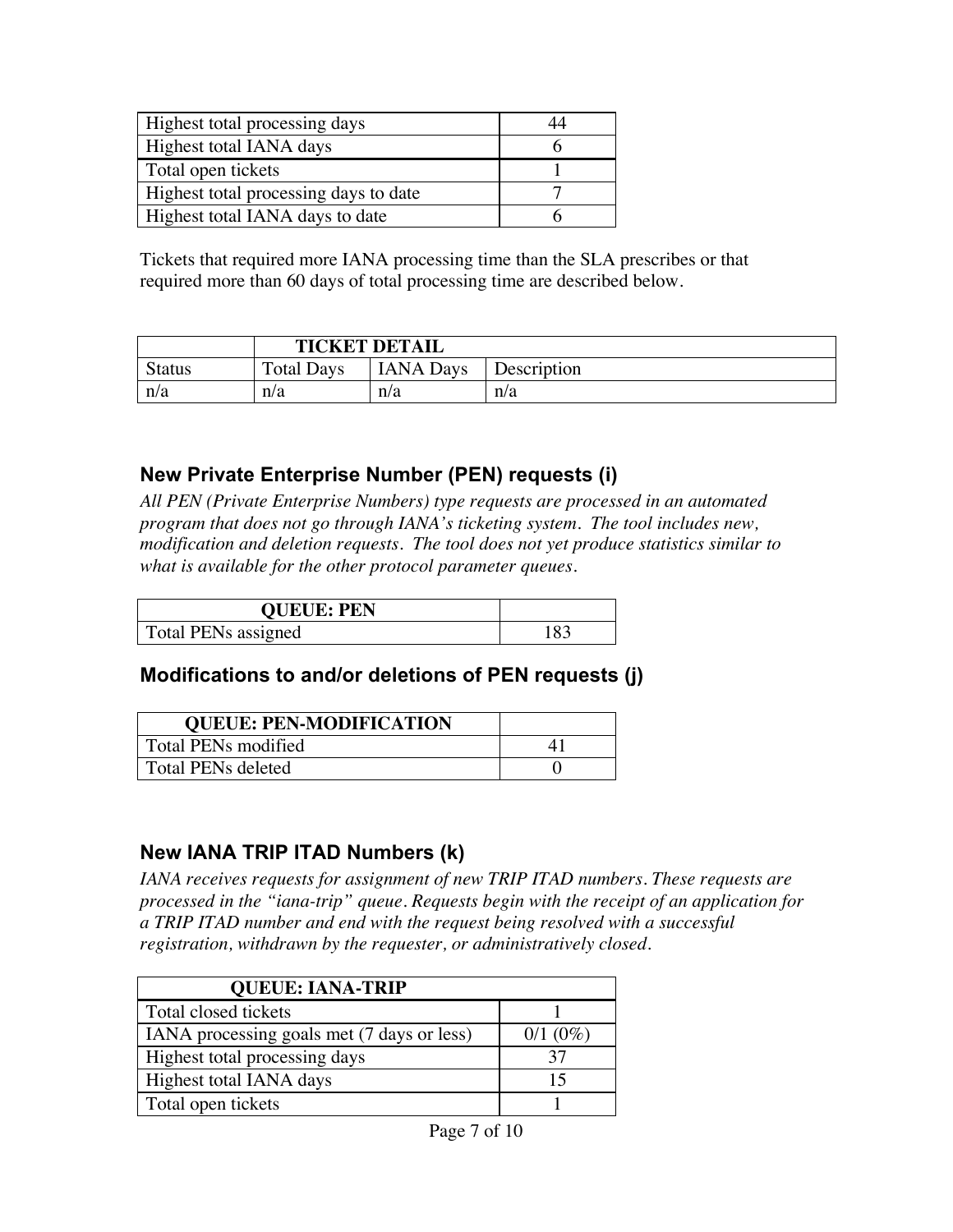| Highest total processing days to date |  |
|---------------------------------------|--|
| Highest total IANA days to date       |  |

Tickets that required more IANA processing time than the SLA prescribes or that required more than 60 days of total processing time are described below.

|               | <b>TICKET DETAIL</b> |                  |                        |
|---------------|----------------------|------------------|------------------------|
| <b>Status</b> | <b>Total Days</b>    | <b>IANA</b> Days | Description            |
| <b>CLOSED</b> | n <del>n</del>       | ∸                | IANA processing error. |

#### **Requests relating to other IETF-created registries for which the request rate is more than five per month (l)**

*For those registries where there are more than 5 requests per month, IANA creates a separate queue for tracking those tickets.* 

| <b>QUEUE: MULTICAST</b>                     |              |  |  |
|---------------------------------------------|--------------|--|--|
| Total closed tickets                        |              |  |  |
| IANA processing goals met (14 days or less) | $2/2(100\%)$ |  |  |
| Highest total processing days               | 97           |  |  |
| Highest total IANA days                     | 8            |  |  |
| Average Expert days                         | 35           |  |  |
| Total open tickets                          |              |  |  |
| Highest total processing days to date       | n/a          |  |  |
| Highest total IANA days to date             | n/a          |  |  |

Tickets that required more IANA processing time than the SLA prescribes or that required more than 60 days of total processing time are described below.

|               | <b>TICKET DETAIL</b> |                  |                            |
|---------------|----------------------|------------------|----------------------------|
| <b>Status</b> | <b>Total Days</b>    | <b>IANA Days</b> | <b>Description</b>         |
| CLOSED        |                      |                  | Delay on requester's part. |

*Note: The IANA-PROT-PARAM queue is for miscellaneous requests that are not processed in a separate queue due to the lack of volume for any one type of request. These requests can require the first-come first-served policy, expert review, IESG approval or another review method. In the SLA, processing goals are determined by the type of request. However, for this queue there is no separation of request type.*

| <b>QUEUE: IANA-PROT-PARAM</b>            |       |  |
|------------------------------------------|-------|--|
| Total closed tickets                     |       |  |
| IANA processing goals met (see breakdown | 37/37 |  |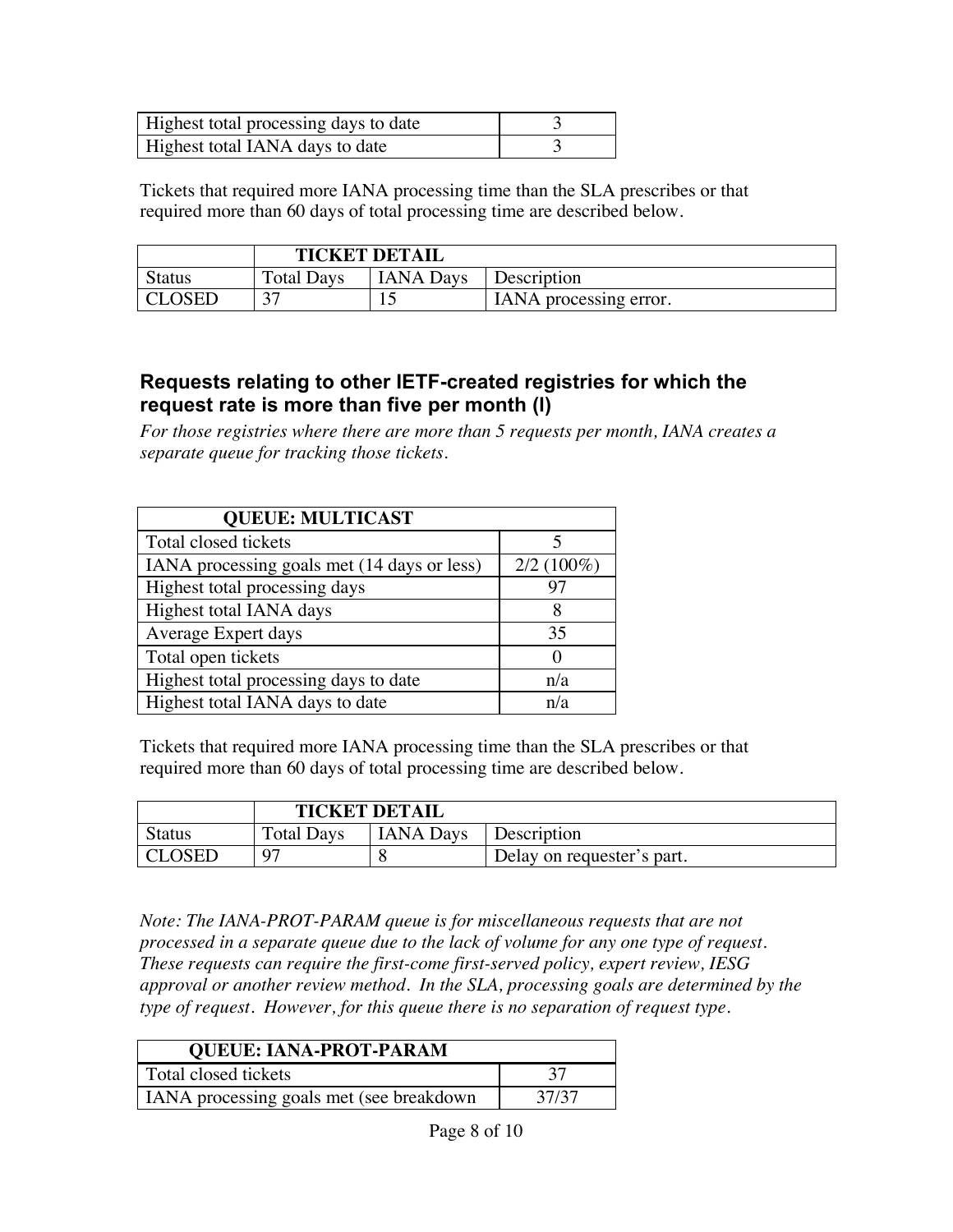| below)                                      | $(100\%)$ |
|---------------------------------------------|-----------|
| Highest total processing days               | 115       |
| Highest total IANA days                     | 6         |
| FCFS Completed within goal time (7 IANA)    | 31/31     |
| days or less)                               |           |
| Expert Review/Specification Required within | 3/3       |
| goal time (14 IANA days or less)            |           |
| Early Allocation completed within goal time | n/a       |
| (14 IANA days or less)                      |           |
|                                             |           |
| IESG Approval completed within goal time    | n/a       |
| (14 IANA days or less)                      |           |
|                                             |           |
| Admin closed/Withdrawn                      | 3/3       |
|                                             |           |
|                                             |           |
| Total open tickets                          | 11        |
| Highest total processing days to date       | 357       |
| Highest total IANA days to date             | 13        |

Tickets that required more IANA processing time than the SLA prescribes or that required more than 60 days of total processing time are described below.

|               |                   | <b>TICKET DETAIL</b> |                                              |
|---------------|-------------------|----------------------|----------------------------------------------|
| <b>Status</b> | <b>Total Days</b> | <b>IANA Days</b>     | Description                                  |
| <b>CLOSED</b> | 115               |                      | Delay on expert's part.                      |
| <b>CLOSED</b> | 85                |                      | Discussion among multiple experts.           |
| <b>OPEN</b>   | 357               |                      | Delay on expert's part. Additional review    |
|               |                   |                      | needed on the core mailing list.             |
| <b>OPEN</b>   | 97                | 13                   | Early allocation request submitted before it |
|               |                   |                      | was approved. Waiting for rewrite.           |

## **Deliverables**

In accordance with the SLA, the IANA is reporting on the following deliverables due within five (5) months of implementation of the agreement for the reporting year 2016:

- 1) Provide publicly accessible, clear and accurate periodic statistics (continual)
- 2) Track and publicly report on a monthly basis (monthly report continual)
- 3) Single points of failure documentation to the IESG (continual)